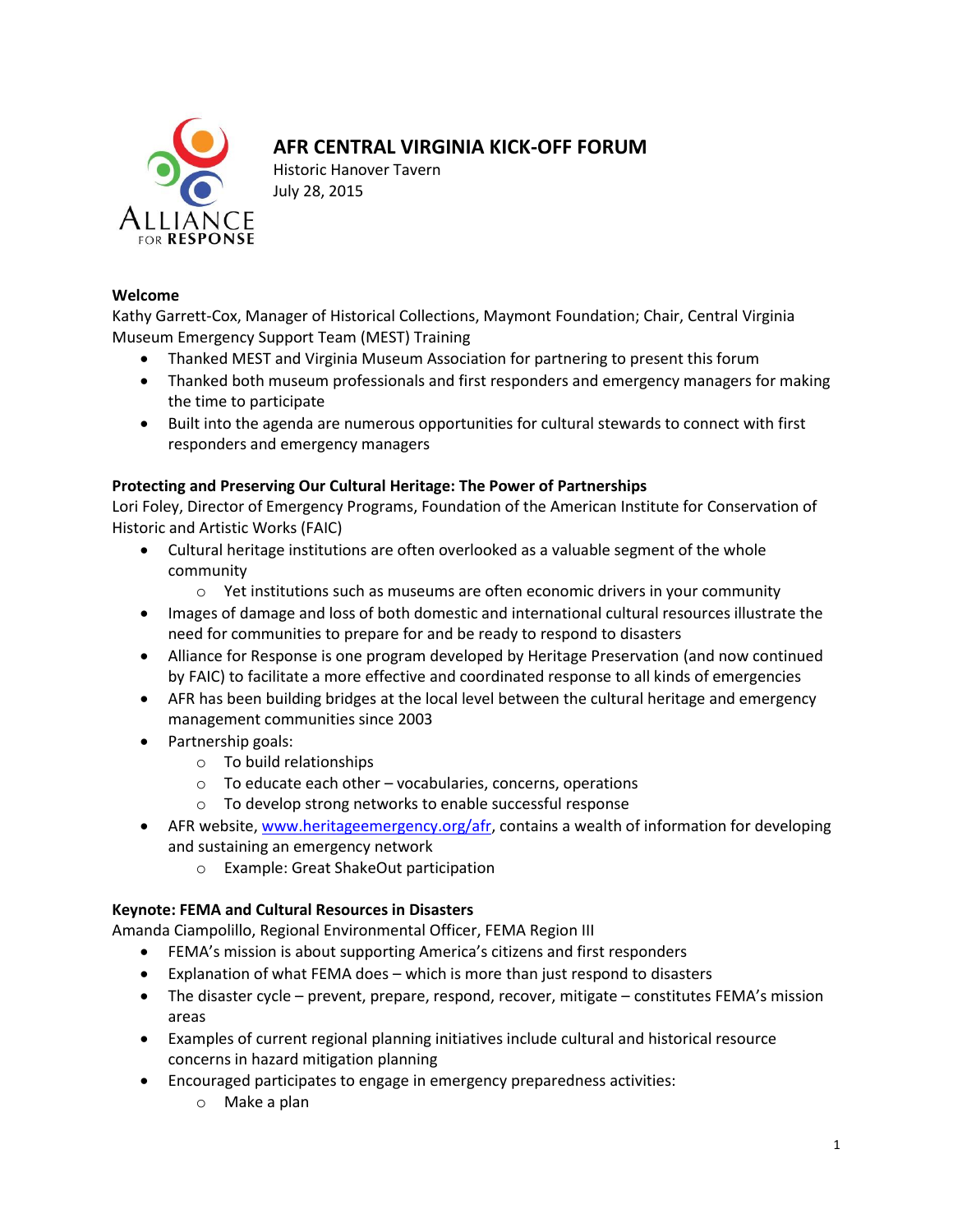- $\circ$  Take advantage of training opportunities, such as those offered by the Emergency Management Institute (EMI)
- o Make connections

# **Tabletop Exercises**

Allen Evans, Training and Compliance Coordinator, Virginia Museum of Fine Arts

- Shared how to run a tabletop exercise (TTX)
- A TTX helps an organization test the validity of an existing plan, but it's especially useful in evaluating the group's ability to cooperate and work together
- Stressed the importance of involving policy-level personnel
- Ground rules for TTX include:
	- $\circ$  Fight the problems, not the scenario; suspend your disbelief so you can focus on solutions
	- o Responses should be based on current, not projected, capabilities
- Common exercise mistakes include:
	- o Not including critical agencies/departments
	- o After-action items are not implemented
- All organizations should conduct a TTX at least twice a year:
	- o To test the emergency action plan
	- o To test the COOP (continuity of operations) plan
- Facilitator should make sure participants are already trained regarding plans, process, roles and responsibilities
- Reach out to your local EMD (emergency management director) to help plan a TTX
	- o Can provide training, planning, design

# **Working with Emergency Responders**

David Creasy, Fire Marshal, City of Richmond Fire Department

- Never take the cavalier attitude that "fire won't happen to me"
	- $\circ$  But don't place blind faith in the local fire department to save you and your property
- Planning, training, and automatic fire protection systems are key ingredients of protection
- Life safety must always be the first priority
- Make sure employees are well versed in how to turn on an alarm
- Maintenance is the most important factor in preventing loss due to fire
- Understand that fire departments seldom respond to cultural institutions
	- o Make sure they have pre-planned for your facility
	- o Make sure you share your emergency plan with them
	- o Make sure they know your high-priority items
	- o Make sure you notify them of exhibit changes
- Much can be done with little or no expenditure of monies to minimize the chance of a fire starting or spreading
- Take steps to reduce the likelihood of fire, including:
	- o Restricting and keeping electrical appliances away from combustibles
	- $\circ$  Prohibit storage in mechanical equipment rooms, electrical closets, and within 3 feet of the front of electrical panels
- Take passive fire protection measures, such as:
	- o Planning for the possibility that all active fire systems might fail
	- o Ensuring fire doors are never propped open, and close without assistance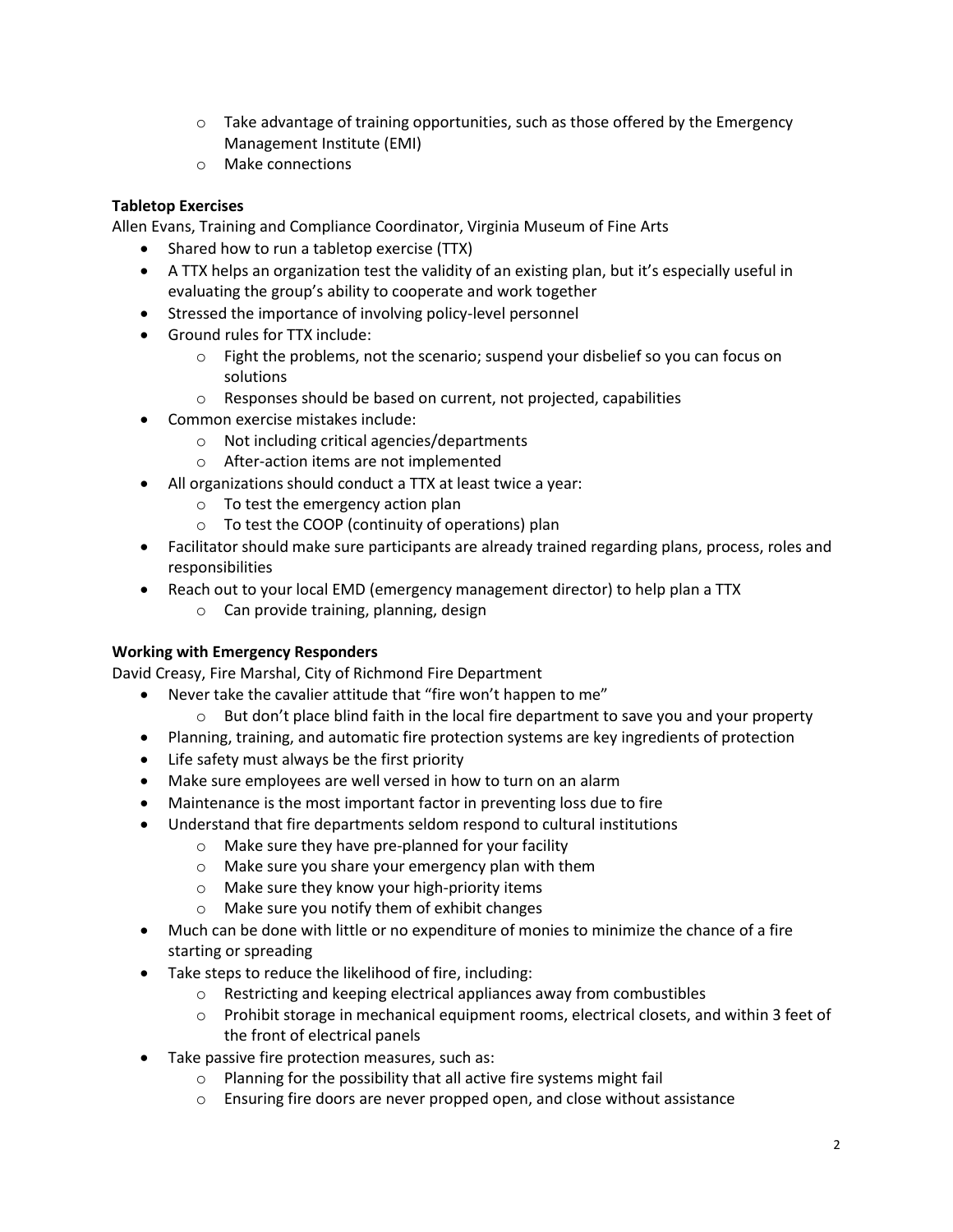- Create a list of priority items (audience tip: use your database to create the list, and include a large photo, if possible)
- Historical structures can present unique fire detection and suppression issues
- Placement of smoke detectors is key for the early detection of fire
- The three types of fire suppression systems are:
	- o Portable fire extinguishers (which require human reaction and entail risks)
	- o Fire sprinkler systems
	- o Gaseous systems
- Evaluate your facility needs!
- Remember that fire departments can help in developing your plan

# **When Worlds Collide**

Ken Myers, Director of Operations and Capital Projects, The Valentine

- His job: helping first responders, facilities staff, and collections staff understand each other
- Each comes to a situation with different preconceptions, different and competing priorities
	- o Important to anticipate what others are bringing to the situation
	- $\circ$  Collections/curatorial staff come from an academic background, but "don't know the difference between a circuit breaker and a fuse"
	- $\circ$  First responders and possibly collections/curatorial staff won't know information about the building
	- o Facilities managers are concerned with "how soon can I be open tomorrow?"
	- o Collections staff see artifacts; firefighters see combustibles
- Contractors can be on the scene
	- $\circ$  Often, their first priority is schedule (and the safety of contractors and subs) and they're not even aware of collections
- Establish a list of top 10, top 100 priority items
	- o Firefighters can't stay all day; once they're packed up, they're ready to go
	- o Have that conversation with firefighters beforehand
- Is there a central person at the fire department to ensure continued connections?

# **Managing Crisis & Working with the Media**

Jason Elmore, Community Programs Coordinator and Public Information Officer, Chesterfield Fire & EMS Dawn Eischen, Director of External Affairs, Virginia Department of Emergency Management Lindsey LeGrand, Spokesperson, Virginia Department of Transportation

Jonathan McNamara, Communications Officer and National Spokesperson, American Red Cross

- Who is the best person to deal with the media?
	- o The person at the highest level or the person who has *access* to the highest-level person
		- It's the person who people recognize
	- o It might be someone who is a subject matter expert
	- o Identify that person and give them public speaking training
		- See Public Relations Society of America, PRSA, [www.prsa.org](http://www.prsa.org/)
	- o It could be a Board member groomed to be the spokesperson
- Get ahead of social media and speculation
	- o Indicate that you are engaged in the emergency by saying:
		- "We're looking into it."
		- "It's under investigation."
- Share what the impact is on the organization